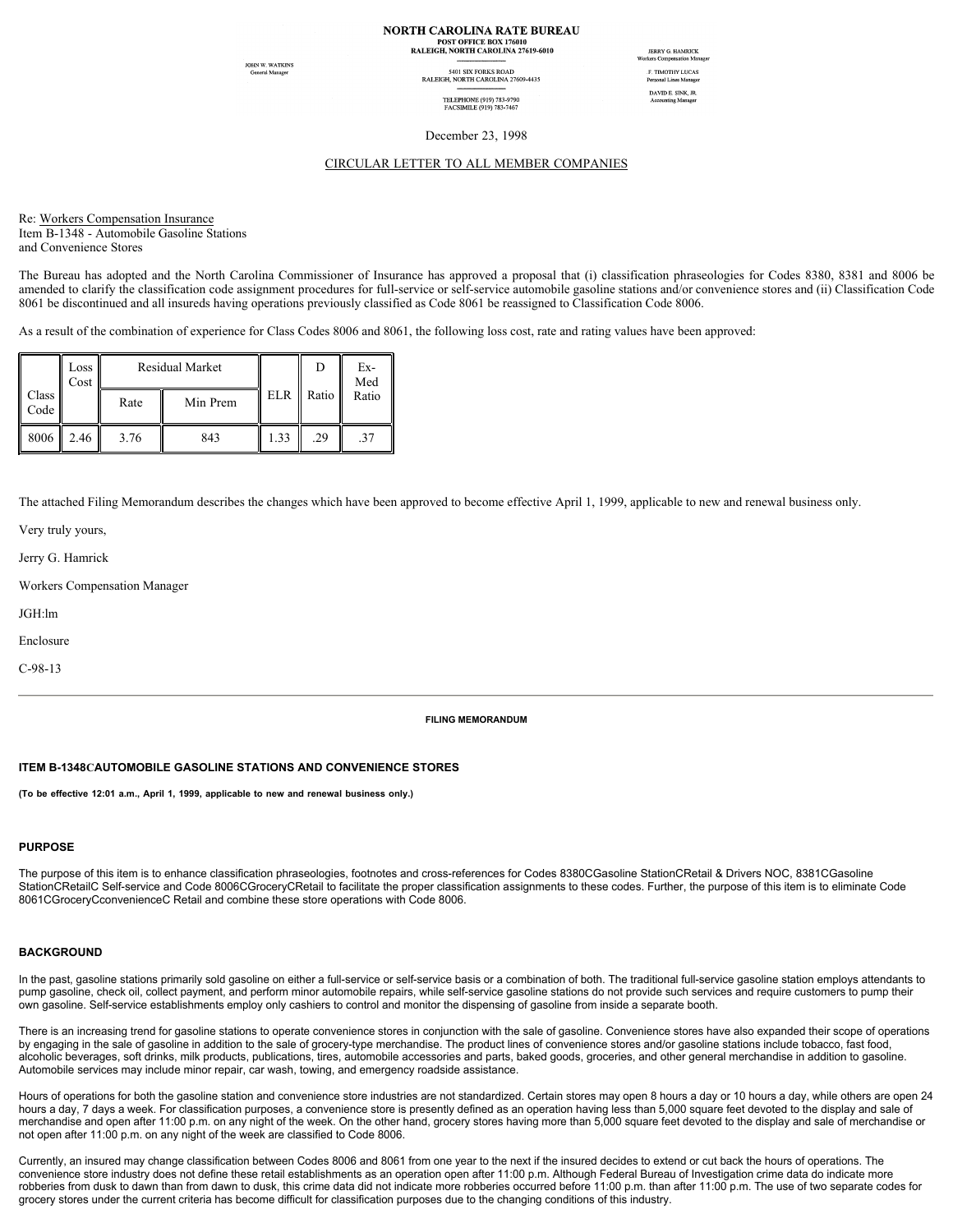#### **ITEM B-1348CAUTOMOBILE GASOLINE STATIONS AND CONVENIENCE STORES**

It is anticipated that the enhancement of existing classifications that relate to full-service or self-service gasoline stations and the combined operations of gasoline stations and convenience/grocery stores will better facilitate the appropriate classification assignments. This can be accomplished by adding new classification phraseologies, footnotes, and cross references to these existing classes and further, eliminating one of two codes assigned to retail grocery/convenience stores.

#### **PROPOSAL**

It is proposed that Codes 8380, 8381 and 8006 be amended to facilitate the classification assignments for full-service or self-service automobile gasoline stations and/or convenience stores.

It is further proposed, effective 12:01 a.m., April 1, 1999 for new and renewal business, that Code 8061 be discontinued and that all insureds having operations previously classified as Code 8061 be assigned to classification Code 8006. The loss cost/rate and rating values for Code 8006 will be based on the combined reported experience for Code 8061 and Code 8006 until all of the experience is being reported under Code 8006.

#### **IMPACT**

To the extent that loss costs/rates for the combined experience that will be used to determine the 1999 and subsequent loss costs/rates for Code 8006 differs from the individual experience of Codes 8006 and 8061, employers may see a reduction or an increase in premium.

#### **IMPLEMENTATION**

In order to implement this item, the attached exhibits outline the changes required in the *Basic Manual for Workers Compensation and Employers Liability Insurance* and the *Retrospective Rating Plan Manual*.

#### **ITEM B-1348CAUTOMOBILE GASOLINE STATIONS AND CONVENIENCE STORES**

**EXHIBIT I (Page 1 of 3)**

**BASIC MANUAL**

**CLASSIFICATIONS**

#### **Gasoline Station**

8381 **StationCretailCSelf**-**service onlyCretail.** Codes 8381 and 8380CGasoline station NOC, Automobile service or repair center or 8392CAutomobile storage garage shall not be assigned to the same risk unless the operations described by these classifications are conducted as separate and distinct businesses. Applies to each retail gasoline station where the eustomer pumps the gasoline insured does not pump gasoline or provide any automobile maintenance, repair or towing services; and receipts from gasoline sales equal 90% or more of total receipts (total receipts exclude receipts from sales of lottery tickets). The employee exposure is that of a cashier in a physically separate structure who controls the pumps by remote control and receives payment from the customer. Gasoline stations with that provide both full-service and self-service operations shall be assigned to Code 8380. Codes 8381 and 8380CGasoline station NOC, Automobile service or repair center or 8392CAutomobile storage garage shall not be assigned to the same risk unless the operations described by these classifications are conducted as separate and distinct businesses.

8006 **Self**-**service and convenience/groceryCretail.** Applies to each separate store location meeting all of the following conditions:

1. Selling a variety of items such as, but not limited to, snack foods, cereal, processed packaged foods, canned or frozen foods, fruits, vegetables, dairy products, health or beauty products, canned or bottled beverages, tobacco, publications, videos, flowers, bakery products, candy, coffee, tea, ice, delicatessen foods, flour, condiments, toiletries, sundries, automobile accessories, money orders, check cashing service, and the service of food or beverages.

2. No handling of fresh meats.

3. Receipts from the service of food or beverages constitute less than 50% of total receipts and receipts from gasoline sales constitute less than 90% of total receipts (total receipts exclude receipts from sales of lottery tickets).

Code 8006 and the appropriate restaurant code shall not be assigned to the same risk unless the operations described by these classifications are conducted as separate and distinct businesses. Separately classify automobile service or full-service operations.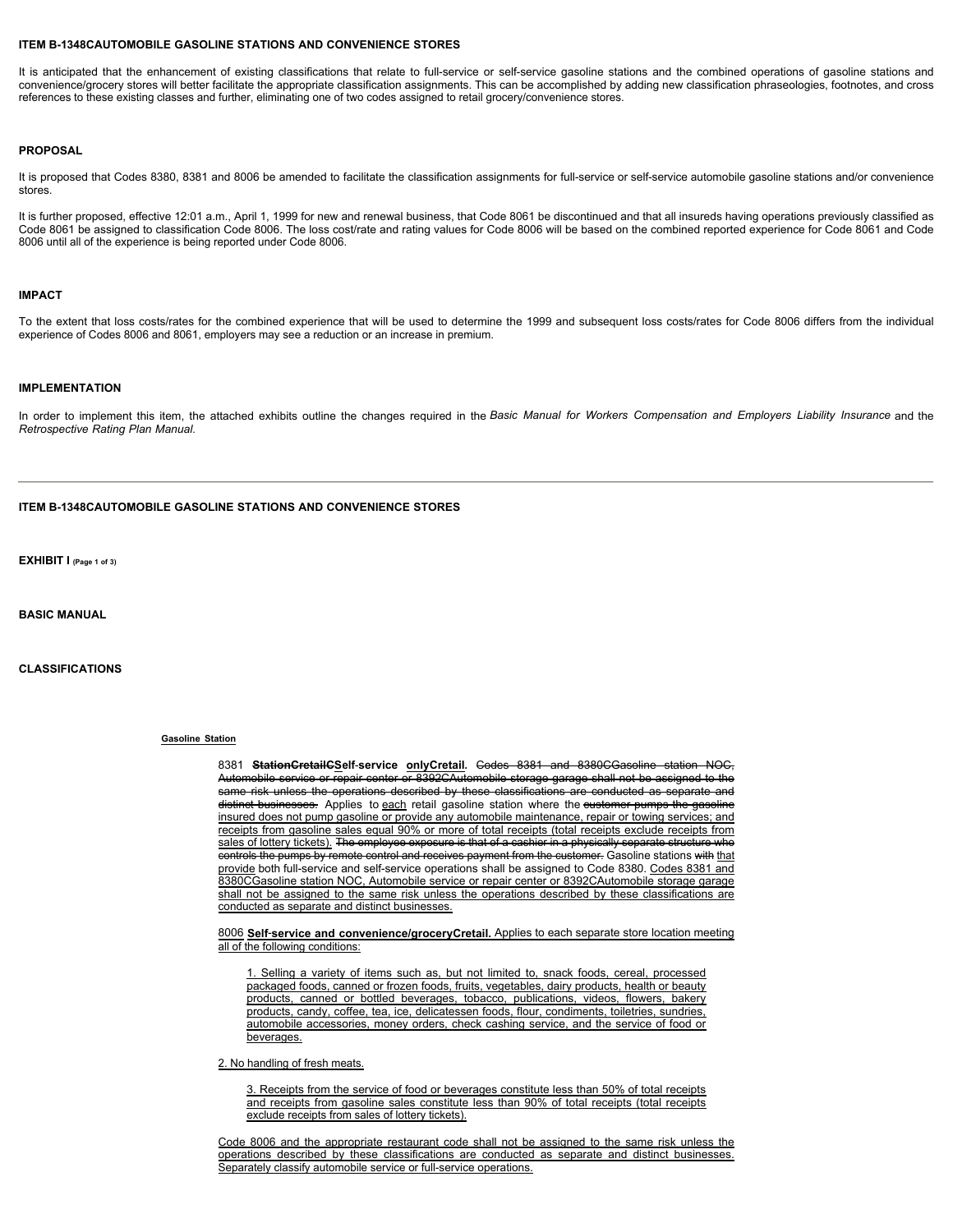**EXHIBIT I (Page 2 of 3)**

8380 **StationCretail & drivers NOCCretail & drivers.** Includes retail diesel stations and gasoline stations providing full services such as, but not limited to, pumping gasoline, checking fluid levels, attended car washing service, automobile maintenance or repair, or towing services. Codes 8380 and 8392CAutomobile storage garage shall not be assigned to the same risk unless the operations described by these classifications are conducted as separate and distinct businesses.

**Store**

80618006 **GroceryCConvenienceCretail.** This classification shall apply to each separate store location open after 11:00 p.m. any night of the week; having less than 5,000 square feet devoted to the display and sale of merchandise; and selling a variety of items such as, but not limited to, bread, breakfast cereal, processed packaged food items, canned foods, snack foods, prepackaged sandwiches, canned or bottled beverages, coffee, tea, dairy products, flour, sugar, condiments, soap, toiletries, pet food, charcoal, cigarettes, magazines, and sundries. Applies to each separate store location meeting all of the following conditions:

> 1. Selling a variety of items such as, but not limited to, snack foods, cereal, processed packaged foods, canned or frozen foods, fruits, vegetables, dairy products, health or beauty products, canned or bottled beverages, tobacco, publications, videos, flowers, bakery products, candy, coffee, tea, ice, delicatessen foods, flour, condiments, toiletries, sundries, automobile accessories, money orders, check cashing service, and the service of food or beverages.

2. No handling of fresh meats.

3. Receipts from the service of food or beverages constitute less than 50% of total receipts and receipts from gasoline sales constitute less than 90% of total receipts (total receipts exclude receipts from sales of lottery tickets).

Code 8006 and the appropriate restaurant code shall not be assigned to the same risk unless the operations described by these classifications are conducted as separate and distinct businesses. Separately classify automobile service or full-service operations.

8006 **GroceryCretail.** No handling of fresh meats. Stores having less than 5,000 square feet devoted to the display and sale of merchandise and open after 11:00 p.m. any night of the week shall be separately rated. Applies to each separate store location meeting all of the following conditions:

1. Selling a variety of items such as, but not limited to, snack foods, cereal, processed packaged foods, canned or frozen foods, fruits, vegetables,

#### **ITEM B-1348CAUTOMOBILE GASOLINE STATIONS AND CONVENIENCE STORES**

**EXHIBIT I (Page 3 of 3)**

dairy products, health or beauty products, canned or bottled beverages, tobacco, publications, videos, flowers, bakery products, candy, coffee, tea, ice, delicatessen foods, flour, condiments, toiletries, sundries, automobile accessories, money orders, check cashing service, and the service of food or beverages.

## 2. No handling of fresh meats.

3. Receipts from the service of food or beverages constitute less than 50% of total receipts and receipts from gasoline sales constitute less than 90% of total receipts (total receipts exclude receipts from sales of lottery tickets).

Code 8006 and the appropriate restaurant code shall not be assigned to the same risk unless the operations described by these classifications are conducted as separate and distinct businesses. Separately classify automobile service or full-service operations.

## **ITEM B-1348CAUTOMOBILE GASOLINE STATIONS AND CONVENIENCE STORES**

## **EXHIBIT II**

#### **BASIC MANUAL**

**Deductible Insurance**

**Table of Classifications by Hazard Group**

**Code No. Hazard Group**

8061 II